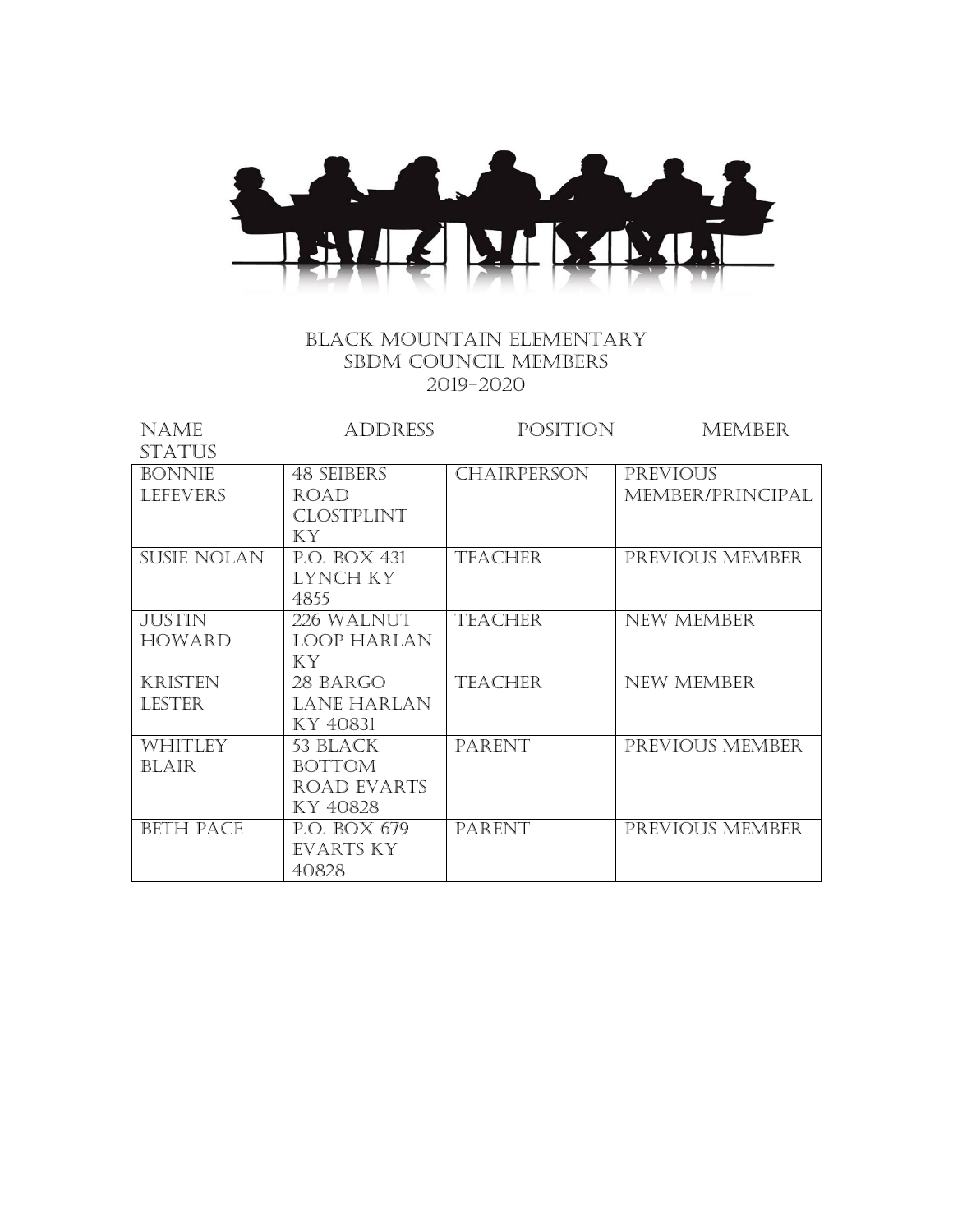# **Evarts Elementary SBDM Council Members**

Sherry Anglian

Rachel Huff

Beth Bolin

Andrew Williams

Heather Eldridge

Keyla Fields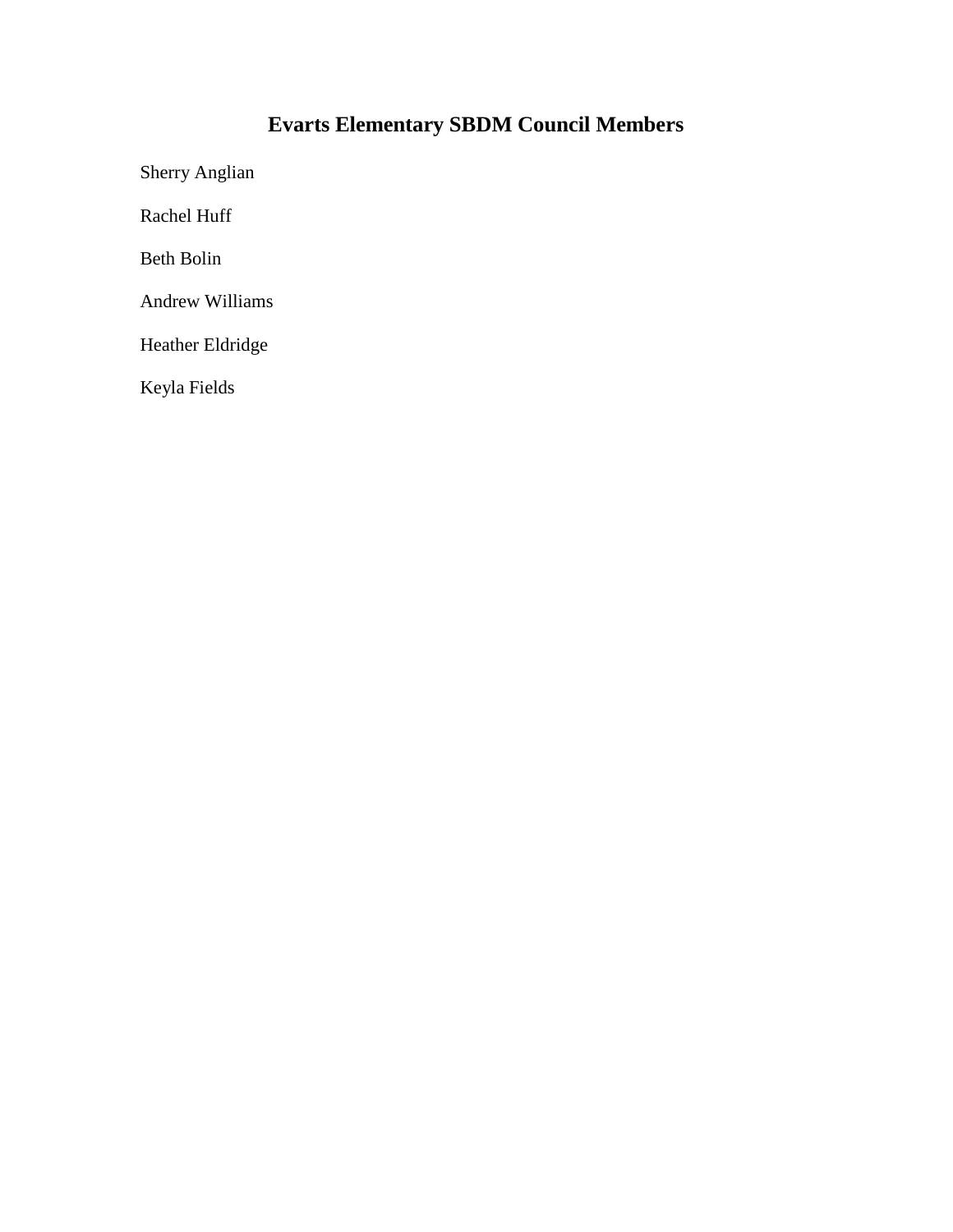# **Harlan County High School SBDM Council Members Contact Information 2019-20**

Anna Carruba, Teacher Representative Email: [anna.carruba@harlan.kyschools.us](mailto:anna.carruba@harlan.kyschools.us)

Jon Reynolds, Teacher Representative Email: [jon.reynolds@harlan.kyschools.us](mailto:jon.reynolds@harlan.kyschools.us)

Scott Pace, Teacher Representative Email: [scott.pace@harlan.kyschools.us](mailto:scott.pace@harlan.kyschools.us)

Leann Turner, Parent Representative Email: [mary.turner@kctcs.edu](mailto:mary.turner@kctcs.edu)

Robert McHargue, Parent Representative Email: [robert.mchargue@harlan.kyschools.us](mailto:robert.mchargue@harlan.kyschools.us)

Edna M. Burkhart HCHS Principal Email: [edna.burkhart@harlan.kyschools.us](mailto:edna.burkhart@harlan.kyschools.us)

Mary Linda Jones Secretary Email: [linda.jones@harlan.kyschools.us](mailto:linda.jones@harlan.kyschools.us)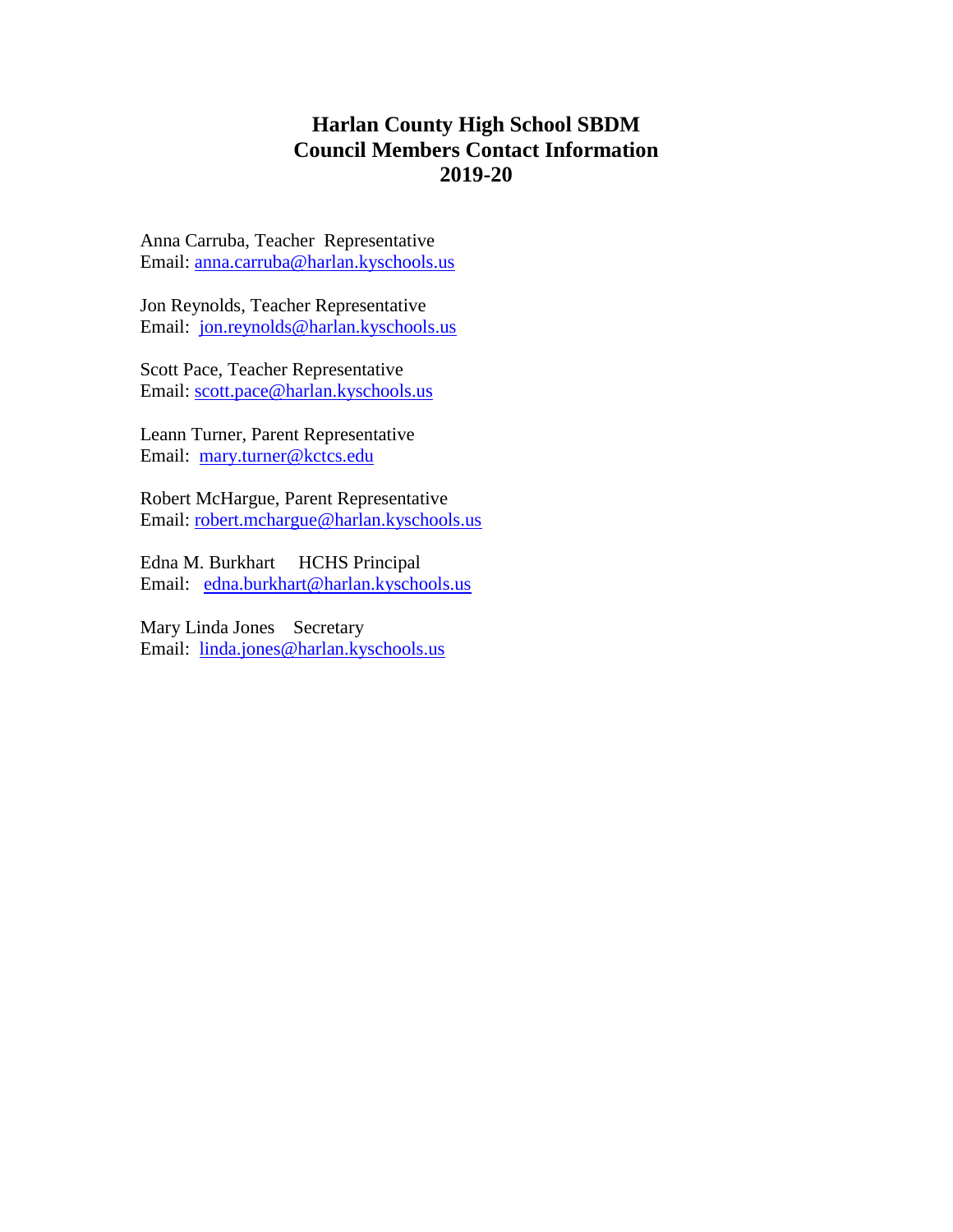James A. Cawood Elementary School School Based Decision-Making Council 2019/2020 Council Members

> John Carter, Principal [john.carter@harlan.kyschools.us](mailto:john.carter@harlan.kyschools.us)

Ashley Coldiron, Teacher Representative ashley.coldiro[n@harlan.kyschools.us](mailto:connie.engle@harlan.kyschools.us)

Emily Jones, Teacher Representative emily.jone[s@harlan.kyschools.us](mailto:Kimberly.hall@harlan.kyschools.us)

Travis Moore, Teacher Representative travis.moor[e@harlan.kyschools.us](mailto:connie.engle@harlan.kyschools.us)

Valeria Arvin, Parent Representative [valarvin4@gmail.com](mailto:valarvin4@gmail.com)

Cassandra Cooper, Parent Representative lemonhead727[2@yahoo.com](mailto:walt682003@yahoo.com)

Mary Adkins, Secretary [mary.adkins@harlan.kyschools.us](mailto:mary.adkins@harlan.kyschools.us)